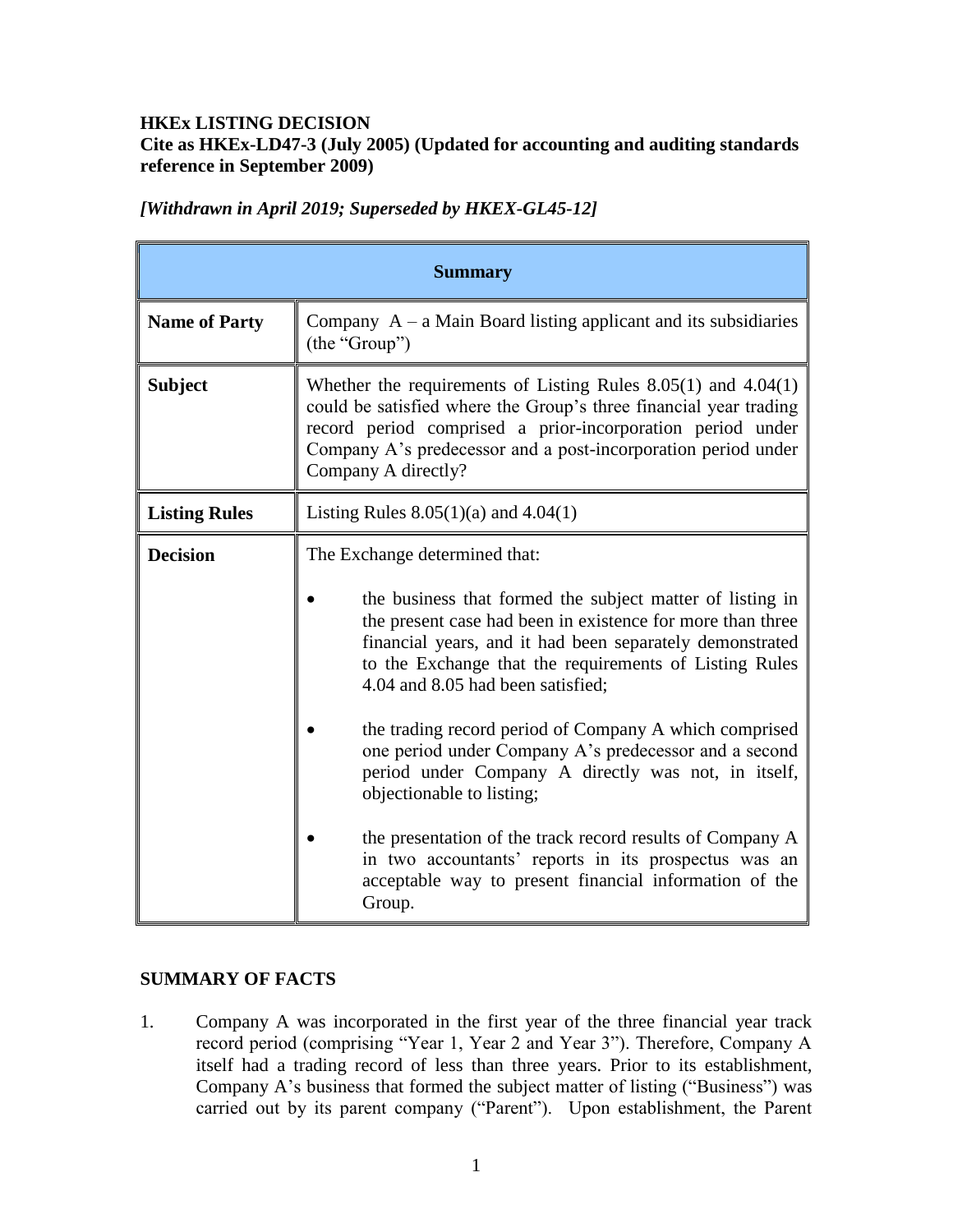transferred the Business to Company A. The transfer involved a change in the minority shareholders' interests.

- 2. It was noted that the Business had been operated under substantially the same management and ownership since the beginning of the track record period. The Exchange also noted that the Group could meet the minimum profit requirement under Listing Rule 8.05(1) even without taking into account the results from the Predecessor Period.
- 3. The Group's accounts had been prepared in accordance with accounting principles generally accepted in Hong Kong ("HK GAAP"). According to applicable accounting standards, the track record period of Company A was presented in two sets of accountants' reports covering the results of the Business for the prior-incorporation period (the "Predecessor Period"), and the results of Company A since the date of incorporation (the "Post Incorporation Period").
- 4. According to the reporting accountants of Company A, the relevant accounting principles (that is SSAP27<sup>1</sup>) precluded Company A from including the results of the Business for the Predecessor Period into its financial statement for the reason that there had been a change in the minority interests during the transfer of the Business from the Predecessor to Company A. Consequently, two accountants' reports were required to present the results of the Business for the track record period.
- 5. With regard to the preparation of the financial information in relation to the Business during the Predecessor Period and the Post Incorporation Period, the reporting accountants confirmed that:
	- a. the financial information in relation to the Predecessor Period had been extracted from the financial statements of the Predecessor. In particular, the assets, liabilities, results of operation and the cashflow could be easily identified from the underlying ledgers; the balance sheet items of the Business substantially did not require allocations; and most of the results from the operation of the Business could be directly captured; and
	- b. the basis of preparation of the two accountants' reports for the Predecessor Period and the Post Incorporation Period had no significant difference.

# **THE ISSUE RAISED FOR CONSIDERATION**

6. Whether the requirements of Listing Rules 8.05(1) and 4.04(1) could be satisfied where the Group's three financial year trading record period comprised a priorincorporation period under Company A's predecessor and a post-incorporation period under Company A?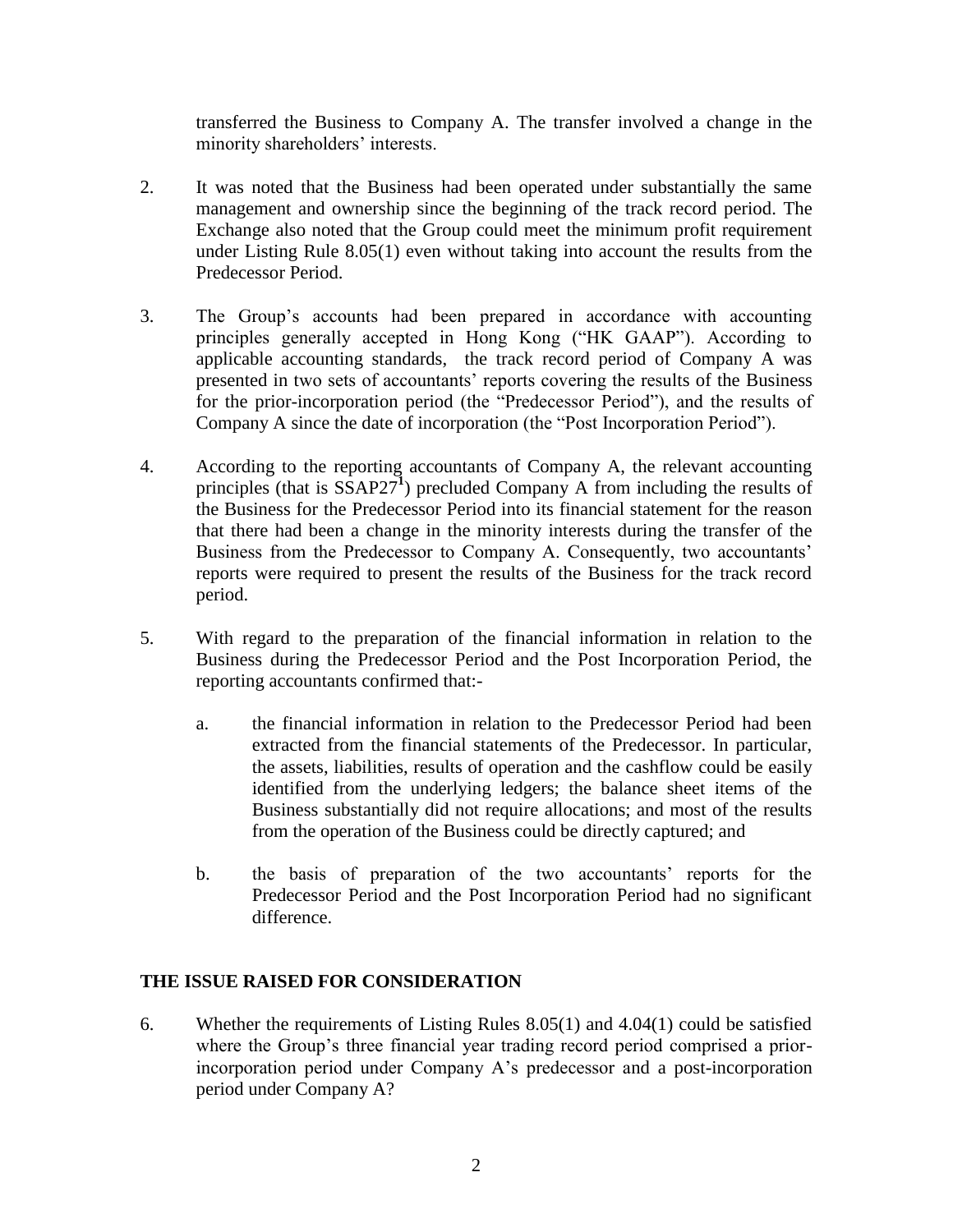### **APPLICABLE LISTING RULES OR PRINCIPLES**

7. Listing Rule 4.04 (1) provides, in the case of a new applicant, the accountants' report must include:

> 'the results of the issuer or, if the issuer is a holding company, the consolidated results of the issuer and its subsidiaries in respect of each of the three financial years immediately preceding the issue of the listing document.'

8. Listing Rule 8.05(1) provides that:

'[T]o meet the profit test, a new applicant must have an adequate trading record under substantially the same management and ownership… This means that the issuer, or its group…. must satisfy each of the following:

- (a) a trading record of not less than three financial year (see rule 4.04) during which the profit attributable to shareholders must, in respect of the most recent period, be not less than HK\$20,000,000 and, in respect of the most recent year, be not less than HK\$30,000,000...;
- (b) management continuity for at least the three preceding financial years; and
- (c) ownership continuity and control for at least the most recent audited financial year.'
- 9. Listing Rule 4.08(3) requires accountants' report to prepared in accordance with the Auditing Guideline – Prospectuses and the reporting accountant (AG 3.340) issued by the Hong Kong Institute of Certified Public Accountants.
- 10. Listing Rule 4.11 requires the financial history of results and the balance sheet included in the accountants' report must normally be drawn up in conformity with Hong Kong Financial Reporting Standards or International Financial Reporting Standards.
- 11. Paragraph 1(f) of Appendix to AG 3.340 specifically states that:

'where, for example, companies under common control but legally unconnected are formed into a legal group prior to issue or floatation, the accountant's report should be prepared on a combined basis and should explain the basis of preparation in the introductory paragraphs of the report.*'*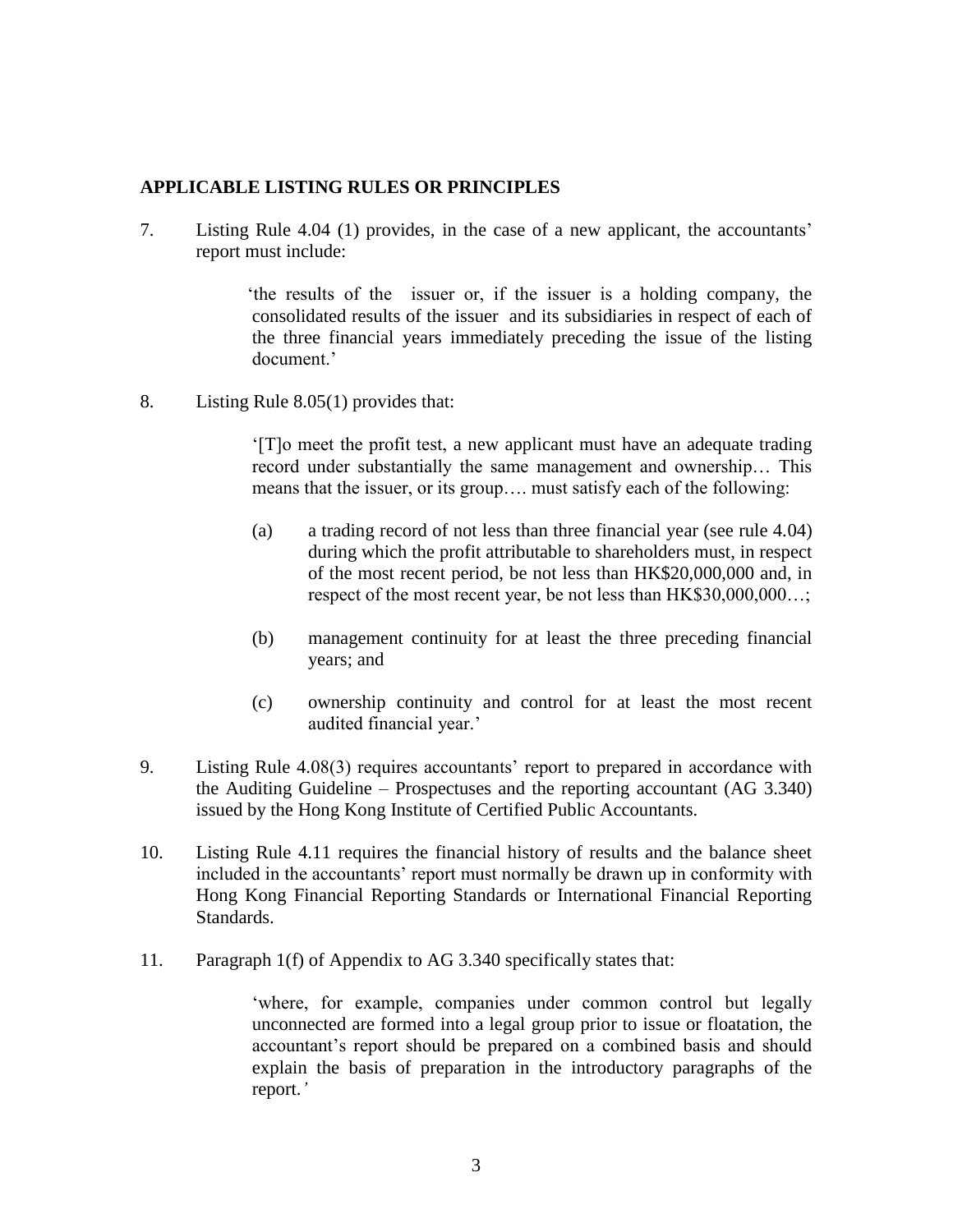12. Statements of Standard Accounting Practice 27 ('SSAP27') **<sup>1</sup>** of Hong Kong Financial Reporting Standards ('HKFRS') sets out the principles for the accounting treatment of group reconstructions. In that paragraph 5 thereof requires:

> '[A] group reconstruction should be accounted for by using merger accounting if:

- a. merger relief is taken advantage of ;
- b. the ultimate shareholders remain the same, and the rights of each such shareholder, relative to the others, are unchanged; and
- c. any minority interest in the net assets of the group is unaltered by the transfer.

Acquisition accounting should be used for all group reconstructions that are not accounted for by using merger accounting.'

# **THE ANALYSIS**

- 13. The Exchange ordinarily interprets Listing Rule 8.05 as an eligibility standard, while requirements of Chapter 4 of the Listing Rules related to the contents of accountants' report (See, for example, Listing Decision HKEx-LD41-2)*.* As such, Listing Rule 4.04(1) and Listing Rule 8.05(1) are separate requirements.
- 14. When assessing whether a listing applicant can meet the eligibility requirements under Listing Rule 8.05, the starting point of the Exchange's analysis is the historical ownership interest in the listing applicant and its subsidiaries during the last three financial years as presented in accordance with the requirements under Rule 4.04(1).
- 15. Further more, in assessing whether there is a sufficient trading record under Listing Rule 8.05, the Exchange interprets the rule to refer to the business that forms the subject matter of listing and not the legal entity that forms the listing applicant as such.
- 16. Based on the above analysis, considerations were given to the followings:

*In respect of compliance with Rule 4.04(1)* 

a. the two accountants' reports together presented the historical results of the Business that formed the substance of listing for three full financial years in compliance with the requirements of Listing Rule 4.04;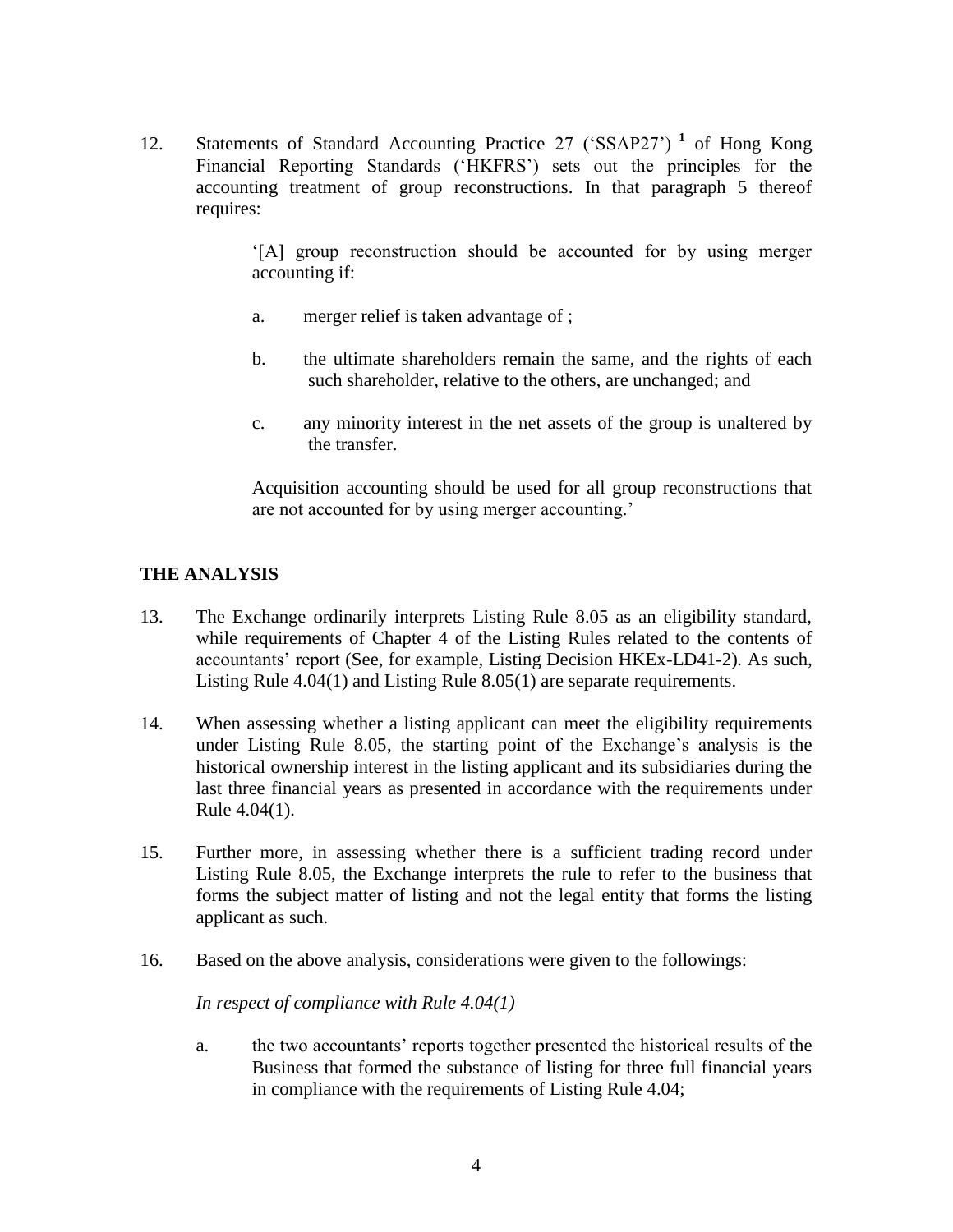#### *In respect of compliance with Rule 8.05(1)*

- b. the Business that formed the substance of listing had been conducted for over three financial years originally as a division of the Parent and subsequently as a division of Company A since its incorporation in Year 1;
- c. the Business was carried on by the Group and the Predecessor under substantially the same management;
- d. there was no change in management and ownership control upon the incorporation of Company A and the transfer of the Business from the Predecessor to Company A in Year 1; and
- e. the minimum profit requirements could be met.
- 17. Given that it was demonstrated to the Exchange that the requirements under Listing Rule 8.05(1) could be met on the basis of the historical accounts that were presented, the Exchange determined that the presentation of the track record results of Company A in two accountants' reports in its prospectus was an acceptable way to present financial information of the Group.

# **THE DECISION**

- 18. Based on the above analysis and having regard to the material facts, it was determined that:
	- a. the Business that formed the subject matter of listing had been in existence for more than three financial years;
	- b. Listing Rules 4.04 and 8.05 had been separately demonstrated to the satisfaction of the Exchange;
	- c. the trading record period of Company A which comprised a Predecessor Period and a Post Incorporation Period was not, in itself, objectionable to the listing of Company A; and
	- d. the presentation of the track record results of Company A in two accountants' reports in its prospectus was an acceptable way to present financial information of the Group.

*Note:*